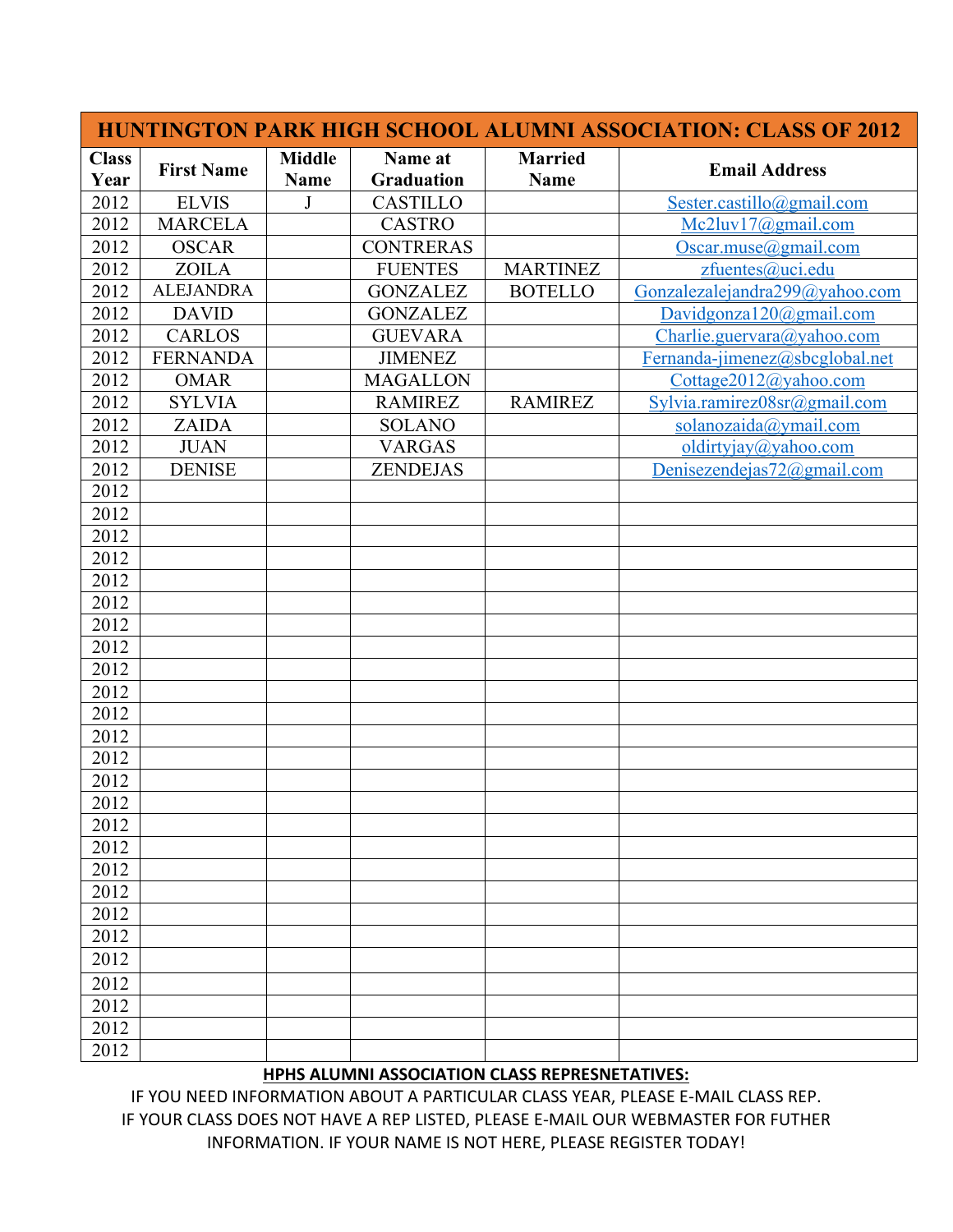| 2012              |  |  |  |
|-------------------|--|--|--|
| 2012              |  |  |  |
| 2012              |  |  |  |
| 2012              |  |  |  |
|                   |  |  |  |
| 2012              |  |  |  |
| 2012              |  |  |  |
| $2012\,$          |  |  |  |
| 2012              |  |  |  |
| 2012              |  |  |  |
| 2012              |  |  |  |
| 2012              |  |  |  |
| 2012              |  |  |  |
| 2012              |  |  |  |
| 2012              |  |  |  |
| 2012              |  |  |  |
| 2012              |  |  |  |
| 2012              |  |  |  |
| 2012              |  |  |  |
| 2012              |  |  |  |
| 2012              |  |  |  |
| $20\overline{12}$ |  |  |  |
| 2012              |  |  |  |
| 2012              |  |  |  |
| 2012              |  |  |  |
| 2012              |  |  |  |
| 2012              |  |  |  |
| 2012              |  |  |  |
| 2012              |  |  |  |
|                   |  |  |  |
| 2012              |  |  |  |
| 2012              |  |  |  |
| 2012              |  |  |  |
| 2012              |  |  |  |
| 2012              |  |  |  |
| 2012              |  |  |  |
| 2012              |  |  |  |
| 2012              |  |  |  |
| 2012              |  |  |  |
| 2012              |  |  |  |
| 2012              |  |  |  |
| 2012              |  |  |  |
| 2012              |  |  |  |
| 2012              |  |  |  |
|                   |  |  |  |

## **HPHS ALUMNI ASSOCIATION CLASS REPRESNETATIVES:**

IF YOU NEED INFORMATION ABOUT A PARTICULAR CLASS YEAR, PLEASE E-MAIL CLASS REP. IF YOUR CLASS DOES NOT HAVE A REP LISTED, PLEASE E-MAIL OUR WEBMASTER FOR FUTHER INFORMATION. IF YOUR NAME IS NOT HERE, PLEASE REGISTER TODAY!